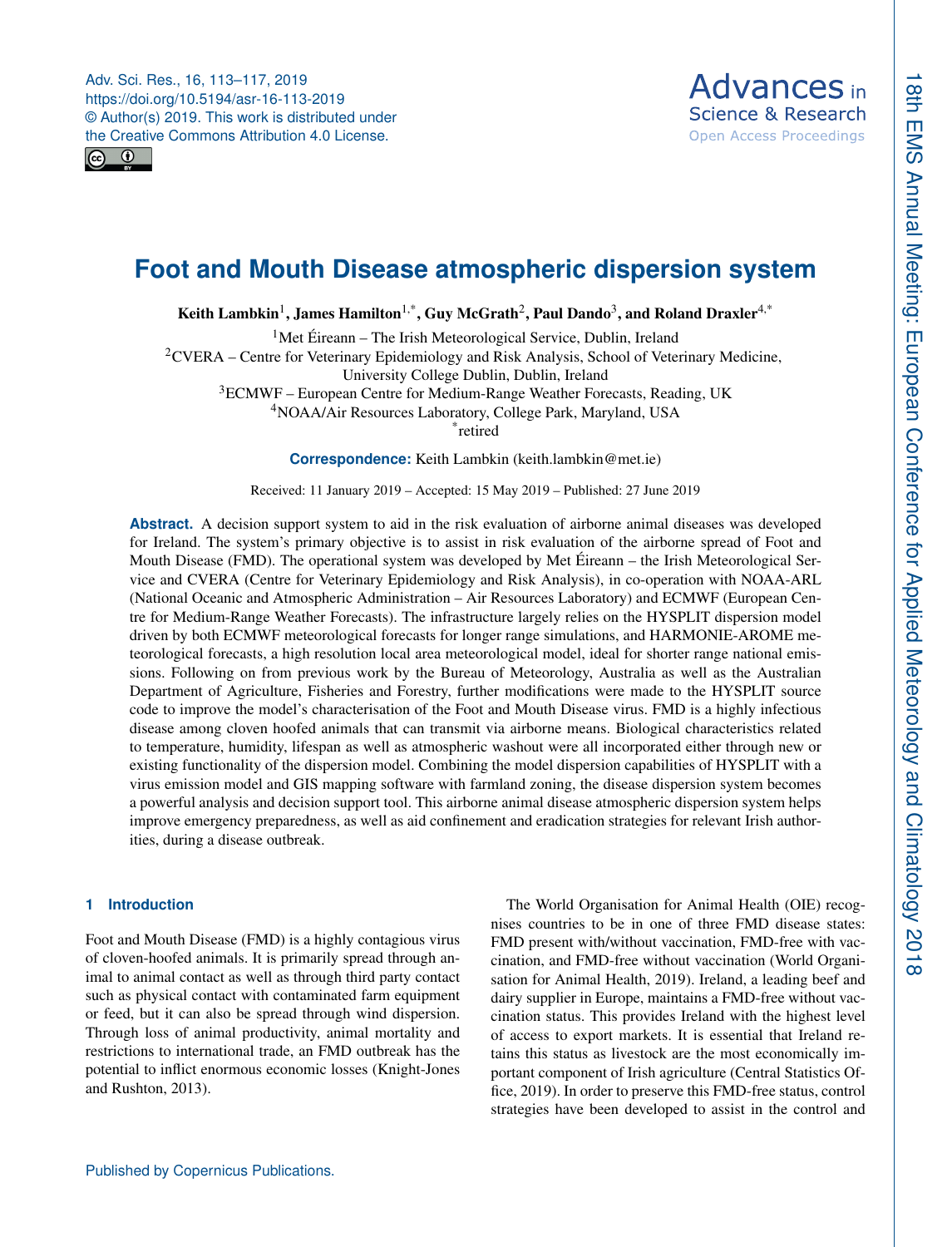

**Figure 1.** The four primary components of the Foot and Mouth Disease dispersion system. At its core is the NOAA-ARL HYSPLIT model which had minor additions made to it so it could better model the bio-meteorological characteristics of the FMD virus.

timely eradication in the event of an outbreak. Measures include animal movement restrictions, temporary vaccination of animals, and culling. While animal movement restrictions, can significantly help in reducing the risk of the virus spreading by animal to animal contact, it does not prevent the risk of airborne dispersion of the virus. The best defence against this is the rapid identification and culling of infected animals. In order to provide better support for the airborne threat, an operational FMD dispersion resource has been developed. This resource primarily has four parts as outlined in Fig. 1; (a) an atmospheric dispersion model, which requires (b) meteorological data and (c) a virus emission model, in order to produce dispersion plumes to feed into (d) a GIS farm exposure risk model.

#### **2 Method**

The Foot and Mouth Disease atmospheric dispersion system uses NOAA's HYSPLIT model at its core. HYSPLIT or Hybrid Single Particle Lagrangian Integrated Trajectory Model (Stein et al., 2015) is a complete system for computing simple air parcel trajectories to complex dispersion and deposition simulations. The HYSPLIT dispersion model has been extensively validated globally, is free to use and is supported by an active community of developers and users.

## 2.1 Atmospheric dispersion model

The survival of the FMD virus outside the host depends on a number of parameters. At the time of its initial development, the HYSPLIT model was not fully capable of modelling the FMD virus. Building on previous work from Bureau of Meteorology, Australia and the Australian Department of Agriculture, Fisheries and Forestry (Garner et al., 2006), HYSPLIT's source code was modified to include the bio-meteorological characteristics of the virus.

The survival of the virus depends on ambient temperature. While some simulations (Sørensen et al., 2001) use an on/off temperature switch to control the life of the virus, here the broader approach of Garner et al. (2006) was adopted. The HYSPLIT source code was modified so that the full population of virus 'particles' in an air temperature of 24 ◦C and below are left unaffected and free to disperse. But for higher temperatures where the virus tends to die off, the concentration mass of virus particles decreases linearly between 24 and 30 °C so that none remain by the time they reach 30 °C. This threshold of 24  $\rm{^{\circ}C}$  can be user defined (preserving the 6  $\rm{^{\circ}C}$ linear fall off) or the temperature dependence can be turned off altogether if desired. Temperature is typically not a limiting factor in Ireland as exceedances of 24 ◦C are infrequent.

The survival of the virus also depends on humidity. The virus needs higher humidity to survive. Virus concentrations with relative humidity higher than 60% are left unaffected. The HYSPLIT code was again modified so that virus concentrations decrease exponentially as the humidity falls from 60 % to 1 % in line with Garner et al. This threshold of 60 % can be user defined to describe different virus strains or the humidity dependence can be turned off altogether if desired.

Various publications use a virus decay constant to simulate particle ageing. For the foot and mouth disease virus, estimates of an effective half-life range from 30 min (Garner et al., 2006) to 2 h (Sørensen et al., 2001). This constant is also dependent on the strain of the virus. To be conservative the virus decay constant has been defined to be 2 h by default but this can be easily redefined by the user to suit their needs. Particle ageing can of course be turned off altogether if preferred.

In order to simulate atmosphere washout of the virus in precipitation HYSPLIT's existing wet deposition functionality was used. For particle simulations, HYSPLIT requires "In-cloud" and "Below-cloud" deposition constants to be defined through a removal time constant. For the Foot and Mouth Disease virus, in-cloud and below-cloud values of  $8 \times 10^{-5}$  are assumed as suggested by the HYSPLIT developers. HYSPLIT incorporates dry deposition if selected by the user. For the FMD virus a dry deposition velocity of  $0.01 \text{ m s}^{-1}$  is assumed.

Through a combination of new and existing functionality the FMD virus characteristics can now be modelled. These changes have since been incorporated by NOAA and are now standard features in the HYSPLIT model. While the defaults are set to a strain of FMD relevant to Ireland, all of the above mentioned parameters can be adjusted by the user to account for other strains as appropriate (Draxler et al., 2018).

## 2.2 Meteorological data

The HYSPLIT model requires three dimensional gridded meteorology in a specific ARL data format to drive dispersion simulations. To operationalise the FMD resource, two live meteorological streams were developed to provide ARL data formats in real-time. Software infrastructure to generate global ARL data from real-time ECMWF weather forecasts was developed in collaboration with NOAA and ECMWF.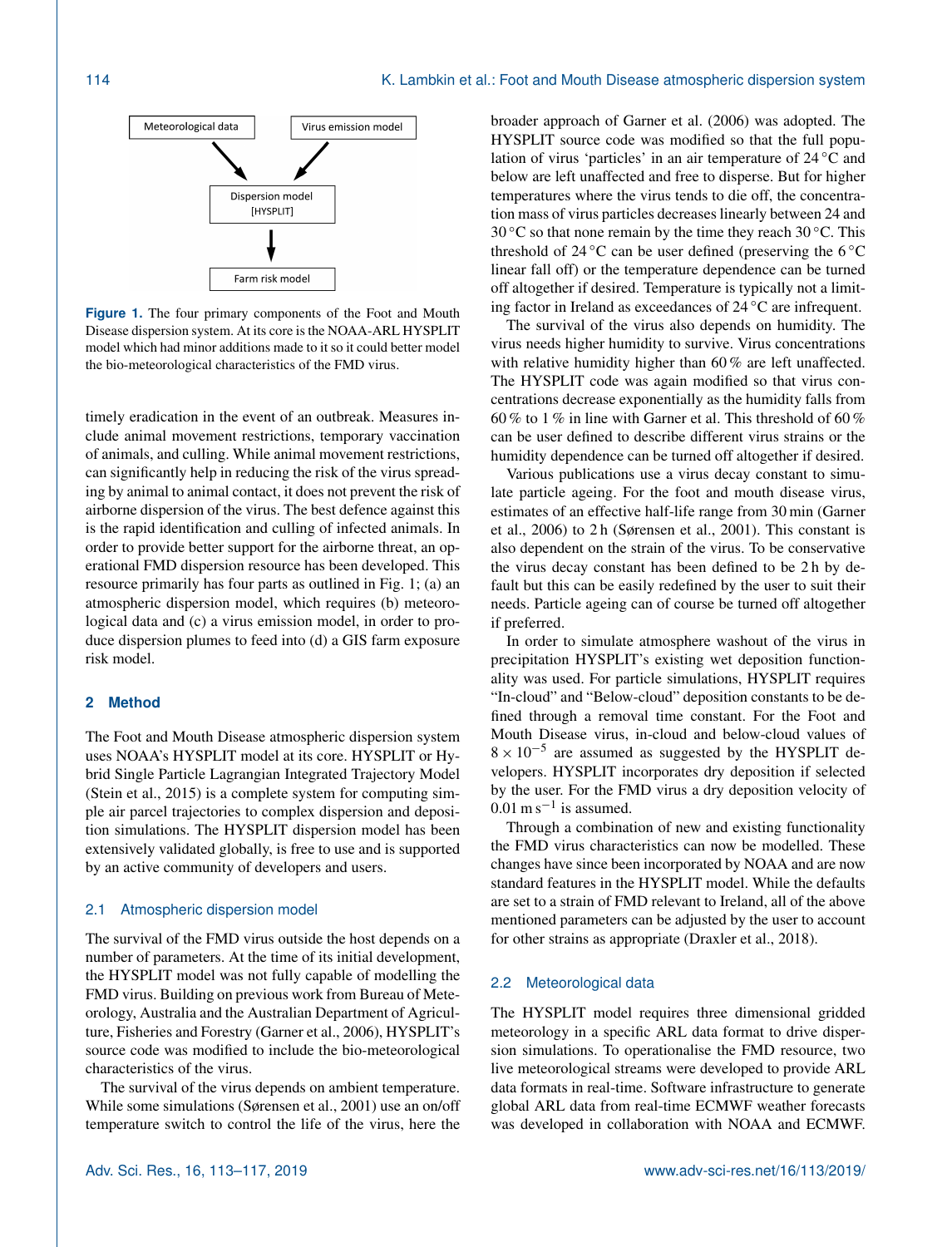

**Figure 2.** Dispersion plume of FMD from HYSPLIT model for the 1967 Hampshire FMD case study (left). This represents a 24 h time averaged concentration for the test day of the 9 January 1967 driven by 1◦ ECMWF ERA-40 reanalysis meteorological data. This compares well to the same event modelled by the Canadian MLCD dispersion model (right), one of 6 FMD dispersion modelling groups to participate in the FMD intercomparison exercise. The island at the bottom of both images is the Isle of Wight, UK. Concentrations in TCID<sub>50</sub> (50 %) Tissue Culture Infective Dose). Left panel background map © 2019 Google Earth, © 2019 TerraMetrics, Data SIO, NOAA. U.S. Navy, NGA, GEBCO, adapted by the authors. Right panel adapted from Gloster et al. (2010), Fig. 4.

These meteorological data derive from the current version of ECMWF's High Resolution Deterministic forecast and are operationally available to the user for the period 10 d ago to 10 d ahead, although historic meteorology can be generated on request. It is useful for monitoring outbreaks from overseas, forecasting virus plumes a number of days ahead as well for running backward trajectory analysis to identify potential virus emission sources.

In addition, infrastructure to generate ARL files from Met Éireann's high resolution local area HARMONIE-AROME model (Bengtsson et al., 2017) was also developed. This provides the resolution (2.5 km) and more accurate modelling of localised convection and terrain, to model the short-range dispersion of the FMD virus from an infected farm. Operationally an archive of the past 35 d along with a forecast of the next 2 d is available to the user in real-time. This meteorological product is ideally suited for analysing local outbreak events, nationally.

# 2.3 Virus emission model

The virus emission model (Garner et al., 2006) is designed to populate the atmospheric dispersion model with the estimated concentrations of FMD virus from the source locations. This model is a deterministic state-transition model based on a Markov chain for the different stages of the infection process. The probability of a susceptible animal becoming infected is a function of the number of infected animals in the herd and the effective contact rate (ECR). ECR is defined as the expected number of animals with which one virus-excreting animal will make sufficiently close contact that disease transmission could occur within a given time period. The emission profile will change over time as susceptible animals become infected and start emitting the virus. The species type will also heavily influence the emission profile

with pigs being the biggest virus emitter. The model will retrospectively estimate the virus emission profile based on the number of clinically infected animals present at the time of detection. This requires expert opinion from attending veterinary practitioners to estimate when the infection was introduced based on the clinical presentation of infected animals.

## 2.4 Farm risk model

The farm risk or exposure risk model estimates the probability of animals becoming infected based on the plume concentration at ground level and the exposed species type (including multiple species) and stocking densities. There is considerable uncertainty in this model. Coupled with the uncertainty in the emission model and the atmospheric dispersion model which feed into this model, the output is interpreted as relative risk values of high, medium low or very low.

## **3 Verification of FMD dispersion functionality**

FMD outbreaks in countries officially FMD-free without vaccination are infrequent. As such there is poor availability of observational data for model validation. However a FMD model intercomparison workshop (Gloster et al., 2010), which took place a number of years before the development of this system, provided the ideal verification reference to test this new FMD functionality within HYSPLIT. In this workshop six separate dispersion models simulated an FMD outbreak in Hampshire, UK in 1969. This case study supports the theory that animals on the island of the Isle of Wight were infected through airborne dispersion of the FMD virus.

A validation simulation of the new HYSPLIT FMD functionality was created to match the emission profile from this workshop. Using the meteorological software infrastructure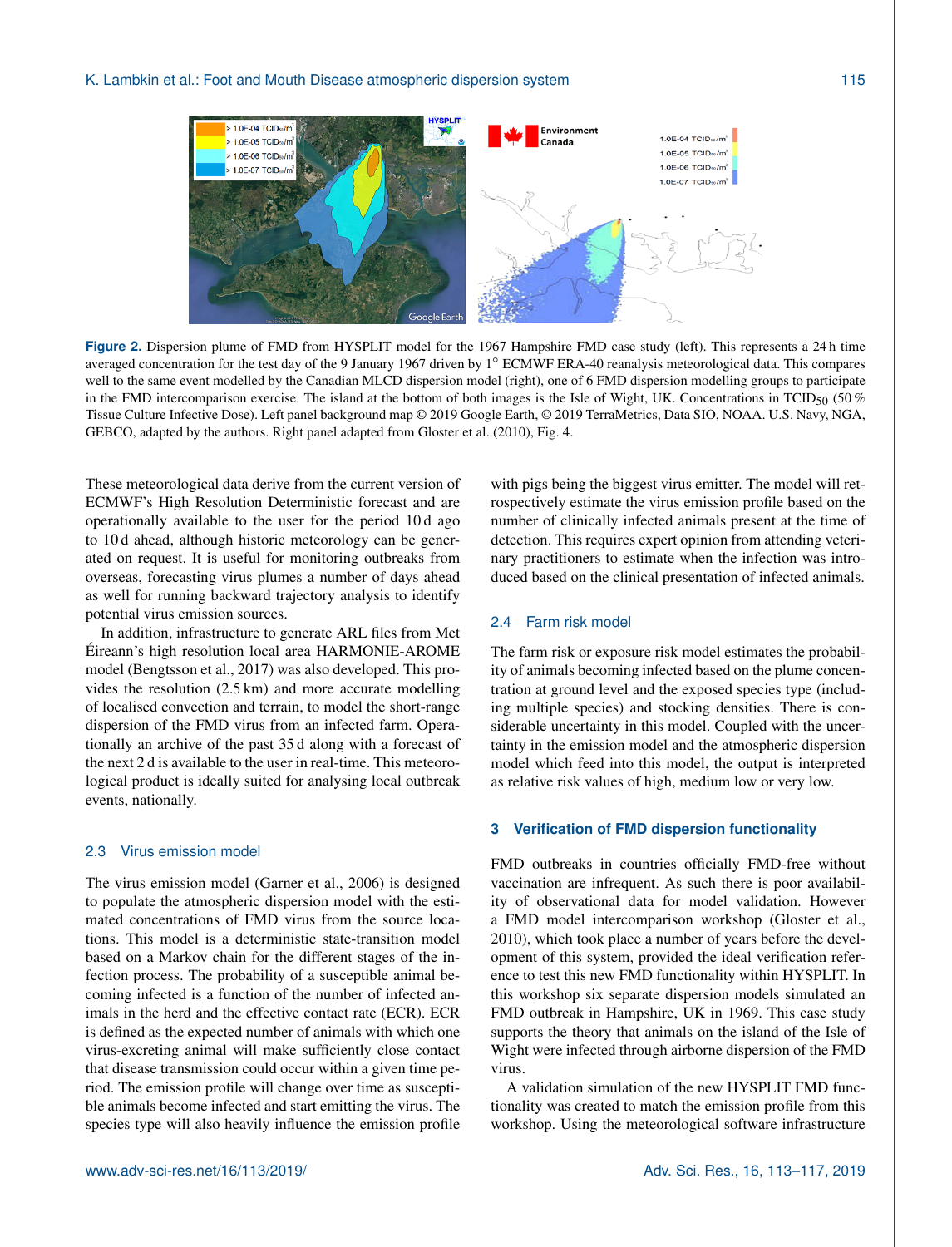

Total 24 h integrated concentrations along the major axis of the plume 9 Jan 1967 - Hampshire, UK

**Figure 3.** Total integrated concentrations (24 h) of FMD for 1969 Hampshire case study as a function of distance from emission source (i.e. primary infected farm). The graph shows the results of all 6 models which participated in the 2010 intercomparison [data from Table 3 Gloster et al. 2010], along with the concentrations derived from the new FMD option within HYSPLIT (dark green line with circles). As can be seen all 7 models agree well, with concentrations falling off with distance as expected. The modelling groups include; VetMet, Denmark; AIWM, Australia; PDEMS, New Zealand; MLCD, Canada; NARAC, USA & NAME, UK. The HYSPLIT line appears near linear because its concentration plume, hence plume axes, is quite uniform leading to a consistent decrease in concentration with distance.

mentioned above, the appropriate ARL formatted meteorological files were created from the ECMWF ERA-40 archive for this period.

The six models from the workshop performed similarly. Figure 2 shows the comparison between one of the models, the Environment Canada model (MLCD) and HYSPLIT. The plume shape and direction appear similar. Figure 3 shows a graphical representation of a table from (Gloster et al., 2010) listing virus concentrations from the infected farm with distance, along the major plume axis, from that farm. The concentrations from the new FMD functionality within HYS-PLIT were also added to the six models from the workshop. As can be seen all models agree quite well with virus concentration falling off with distance as expected.

Before NOAA incorporated the new FMD functionality into the HYSPLIT standard release they compared this ECMWF driven simulation of the 1967 case study presented here with their own simulation driven by NCAR meteorological data. The results were similar (Air Resources Laboratory, 2019). It would appear the new FMD functionality, now standard within HYSPLIT, performs comparably to other accepted models at dispersing the FMD virus.

# **4 Conclusion**

HYSPLIT now has the ability to model the airborne dispersion of FMD. In Ireland, Met Éireann has developed software infrastructure that automatically generates ARL formatted meteorological data for HYSPLIT as soon as the latest weather forecasts become available. For example this allows virus experts at the Centre for Veterinary Epidemiology and Risk Analysis 24/7 access to run FMD simulations with the latest available forecast information.

Combining this meteorological information with a virus emission model, HYSPLIT can generate virus plumes. When these plumes are combined with a farm risk model utilising GIS farm mapping software, the entire resource becomes a powerful decision support tool. In addition to animal movement restrictions and other contingency plans, the virus wind dispersal resource aids high risk farms being assigned higher priority hence allowing for targeted surveillance. This helps establish a quarantine zone more quickly, helping to reduce the spread of the virus, reducing the number of cullings required, which in turn limits economic losses and protects trading status.

The system also has the added benefit, using existing functionality within HYSPLIT, of identifying potential sources of airborne virus incursions using backward trajectories, which further aids emergency preparedness and eradication strategies.

**Data availability.** The meteorological data used to drive the HYS-PLIT model for the 1969 FMD case study was ECMWF ERA-40. This data is available for download from the European Centre for Medium-Range Weather Forecasts meteorological archive (ECMWF, 2019). The setup of HYSPLIT for the case study run is described by Air Resources Laboratory (2019), while the emission profile is provided in Gloster et al. (2010).